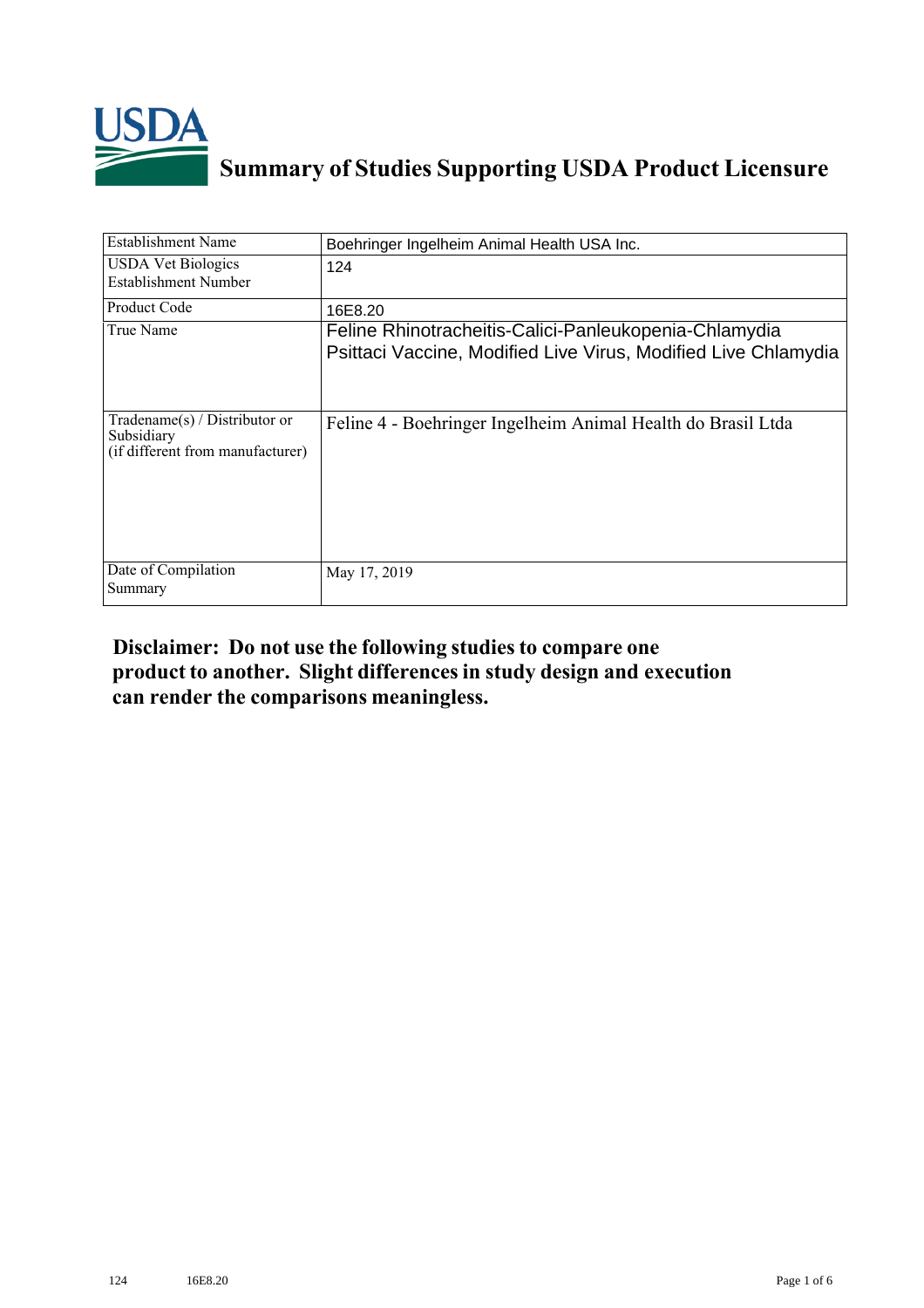| <b>Study Type</b>              | Efficacy                                                                                                                                                                                                                                                                                                                                                                                        |
|--------------------------------|-------------------------------------------------------------------------------------------------------------------------------------------------------------------------------------------------------------------------------------------------------------------------------------------------------------------------------------------------------------------------------------------------|
| <b>Pertaining to</b>           | <b>Feline Calicivirus</b>                                                                                                                                                                                                                                                                                                                                                                       |
| <b>Study Purpose</b>           | Demonstrate efficacy against feline calicivirus                                                                                                                                                                                                                                                                                                                                                 |
| <b>Product Administration</b>  | Intramuscularly (IM)                                                                                                                                                                                                                                                                                                                                                                            |
| <b>Study Animals</b>           | Cats                                                                                                                                                                                                                                                                                                                                                                                            |
| <b>Challenge Description</b>   |                                                                                                                                                                                                                                                                                                                                                                                                 |
| <b>Interval observed after</b> |                                                                                                                                                                                                                                                                                                                                                                                                 |
| challenge                      |                                                                                                                                                                                                                                                                                                                                                                                                 |
| <b>Results</b>                 | Results applicable to subcutaneous (SQ) route of administration.<br>Study data were evaluated by USDA-APHIS prior to product<br>licensure and met regulatory standards for acceptance at the time of<br>submission. No data are published because this study was submitted<br>to USDA-APHIS prior to January 1, 2007, and APHIS only requires<br>publication of data submitted after that date. |
| <b>USDA Approval Date</b>      | December 19, 1990                                                                                                                                                                                                                                                                                                                                                                               |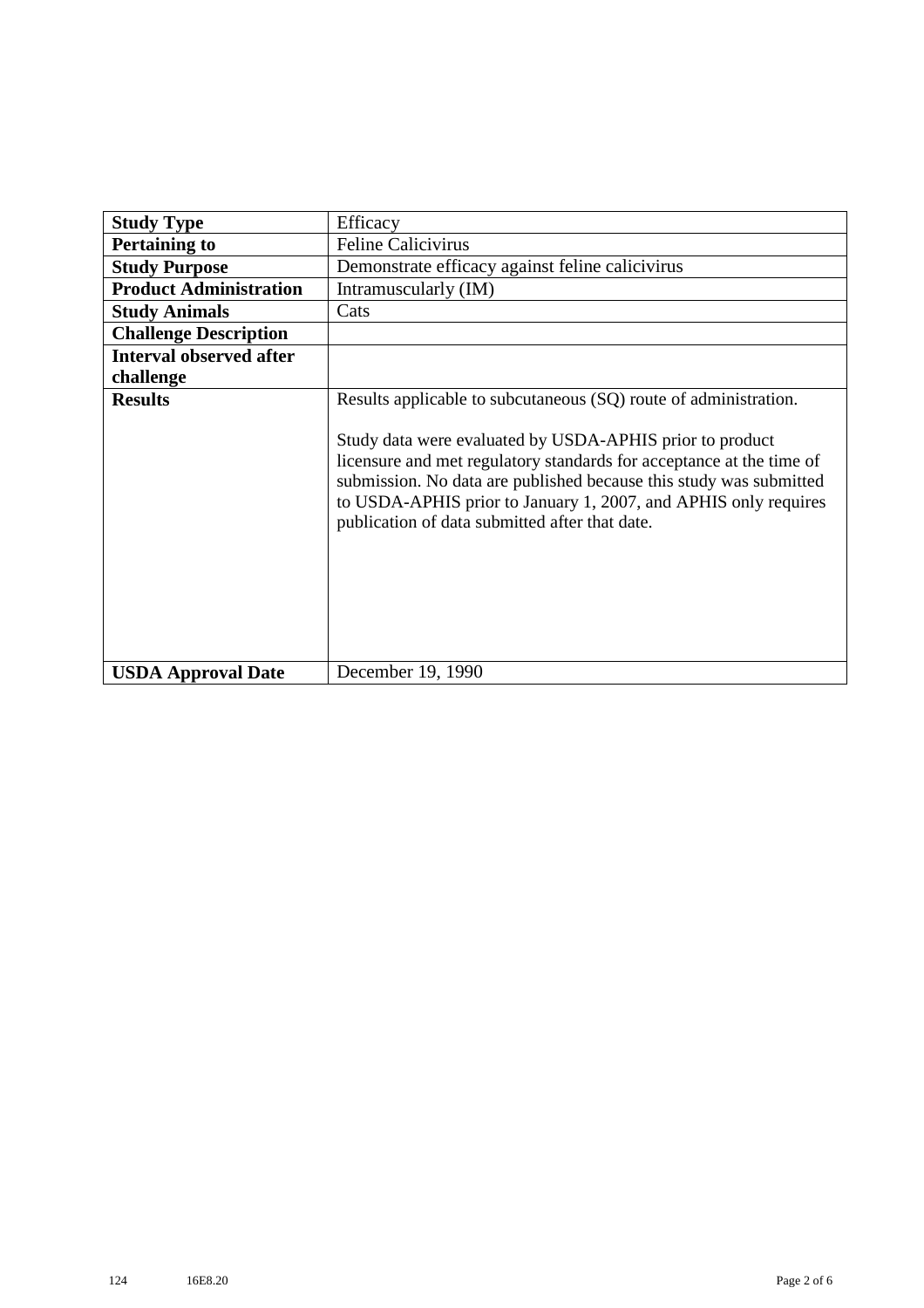| <b>Study Type</b>              | Efficacy                                                                                                                                                                                                                                                                                                                    |
|--------------------------------|-----------------------------------------------------------------------------------------------------------------------------------------------------------------------------------------------------------------------------------------------------------------------------------------------------------------------------|
| <b>Pertaining to</b>           | Chlamydia psittaci (Chlamydophila felis)                                                                                                                                                                                                                                                                                    |
| <b>Study Purpose</b>           | Demonstrate efficacy against Chlamydia psittaci (Chlamydophila                                                                                                                                                                                                                                                              |
|                                | <i>felis</i> )                                                                                                                                                                                                                                                                                                              |
| <b>Product Administration</b>  | Intramuscularly (IM) or Subcutaneously (SQ)                                                                                                                                                                                                                                                                                 |
| <b>Study Animals</b>           | Cats                                                                                                                                                                                                                                                                                                                        |
| <b>Challenge Description</b>   |                                                                                                                                                                                                                                                                                                                             |
| <b>Interval observed after</b> |                                                                                                                                                                                                                                                                                                                             |
| challenge                      |                                                                                                                                                                                                                                                                                                                             |
| <b>Results</b>                 | Study data were evaluated by USDA-APHIS prior to product<br>licensure and met regulatory standards for acceptance at the time of<br>submission. No data are published because this study was submitted<br>to USDA-APHIS prior to January 1, 2007, and APHIS only requires<br>publication of data submitted after that date. |
| <b>USDA Approval Date</b>      | March 18, 1991                                                                                                                                                                                                                                                                                                              |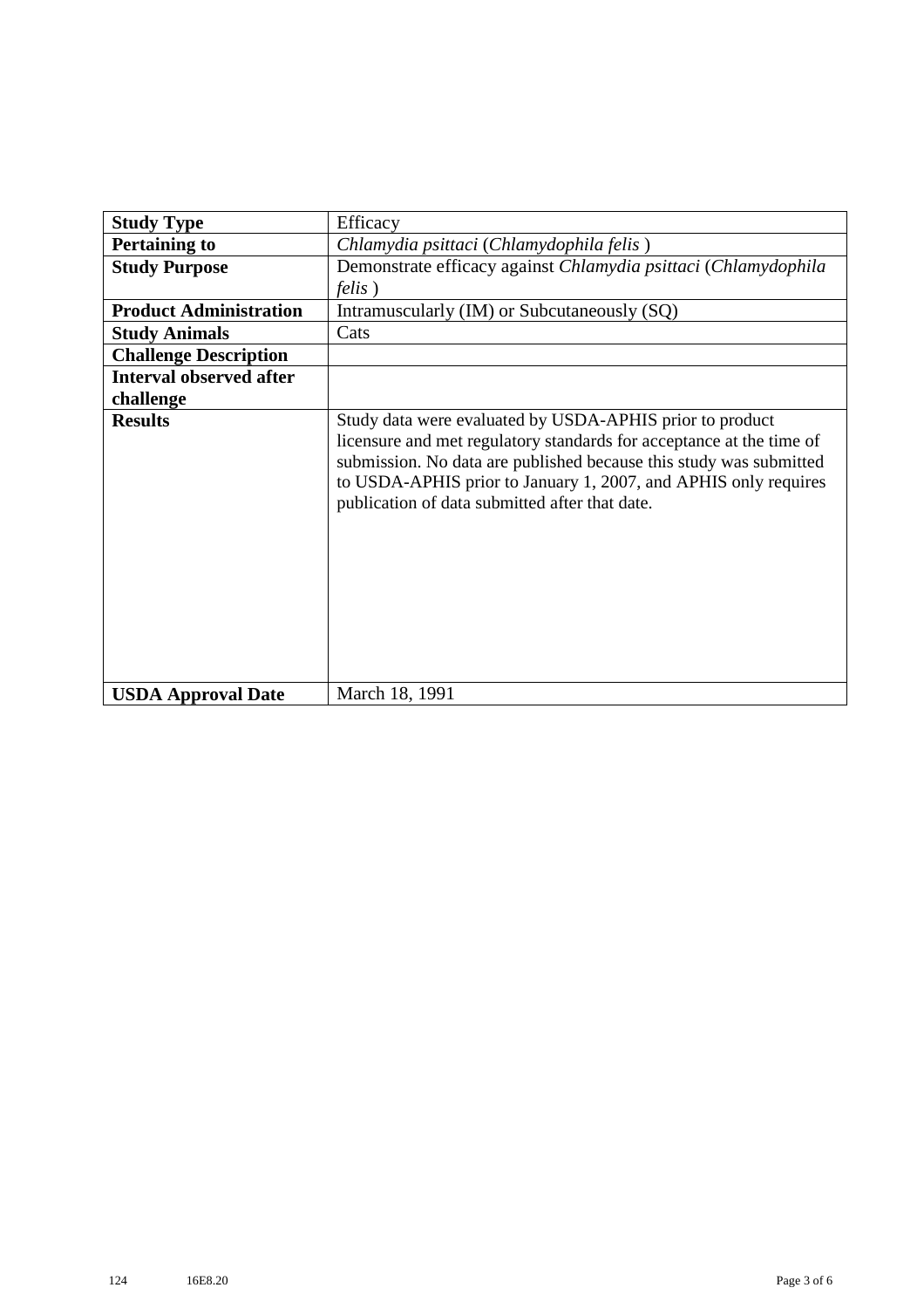| <b>Study Type</b>              | Efficacy                                                                                                                                                                                                                                                                                                                                                                                             |
|--------------------------------|------------------------------------------------------------------------------------------------------------------------------------------------------------------------------------------------------------------------------------------------------------------------------------------------------------------------------------------------------------------------------------------------------|
| <b>Pertaining to</b>           | Feline rhinotracheitis virus                                                                                                                                                                                                                                                                                                                                                                         |
| <b>Study Purpose</b>           | Efficacy against feline rhinotracheitis virus                                                                                                                                                                                                                                                                                                                                                        |
| <b>Product Administration</b>  | Intramuscularly (IM)                                                                                                                                                                                                                                                                                                                                                                                 |
| <b>Study Animals</b>           | Cats                                                                                                                                                                                                                                                                                                                                                                                                 |
| <b>Challenge Description</b>   |                                                                                                                                                                                                                                                                                                                                                                                                      |
| <b>Interval observed after</b> |                                                                                                                                                                                                                                                                                                                                                                                                      |
| challenge                      |                                                                                                                                                                                                                                                                                                                                                                                                      |
| <b>Results</b>                 | Study results applicable to subcutaneous (SQ) route of administration<br>Study data were evaluated by USDA-APHIS prior to product<br>licensure and met regulatory standards for acceptance at the time of<br>submission. No data are published because this study was submitted<br>to USDA-APHIS prior to January 1, 2007, and APHIS only requires<br>publication of data submitted after that date. |
| <b>USDA Approval Date</b>      | July 14, 1989                                                                                                                                                                                                                                                                                                                                                                                        |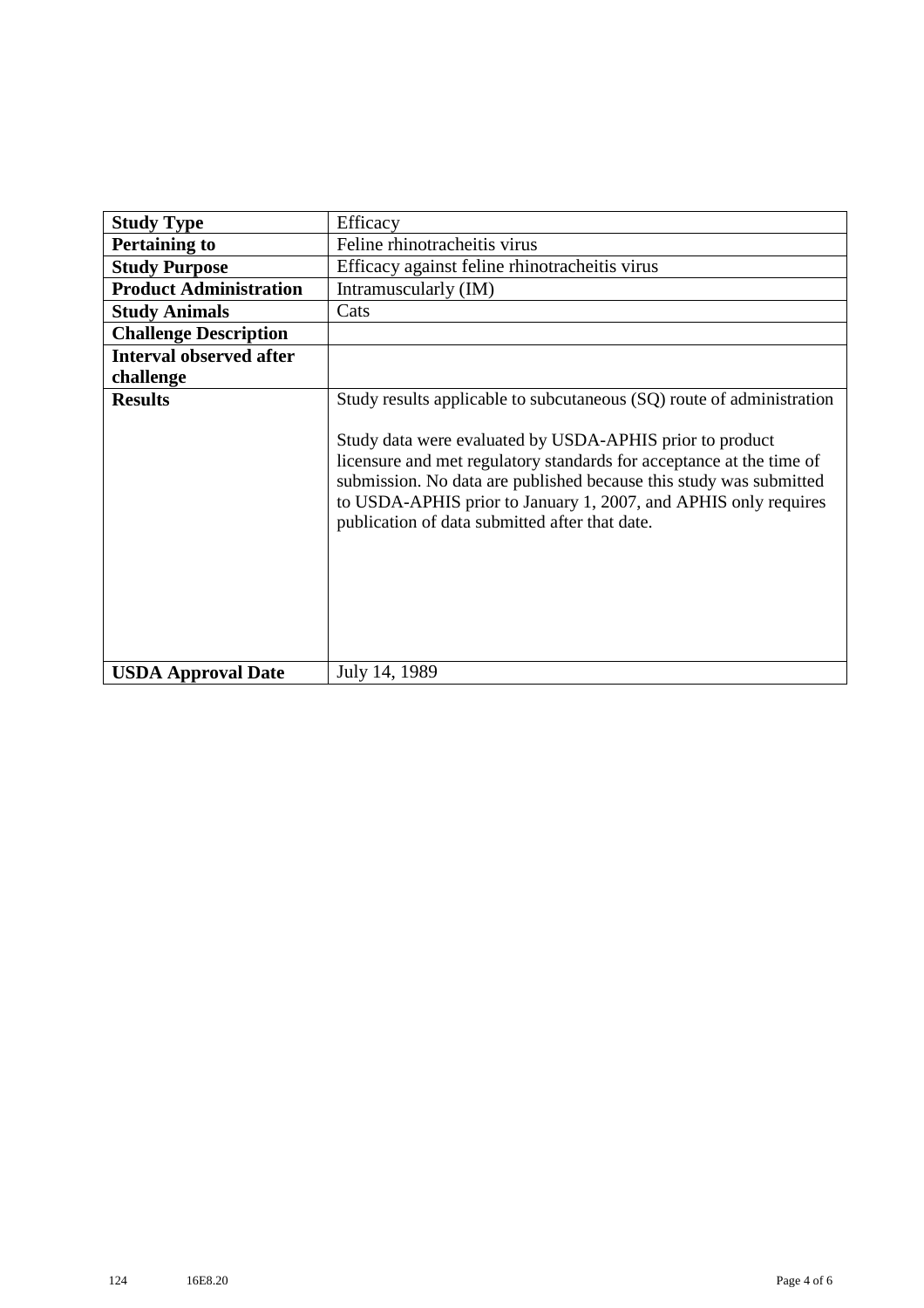| <b>Study Type</b>              | Efficacy                                                                                                                                                                                                                                                                                                                                                                                              |
|--------------------------------|-------------------------------------------------------------------------------------------------------------------------------------------------------------------------------------------------------------------------------------------------------------------------------------------------------------------------------------------------------------------------------------------------------|
| <b>Pertaining to</b>           | Feline panleukopenia                                                                                                                                                                                                                                                                                                                                                                                  |
| <b>Study Purpose</b>           | Demonstrate efficacy against feline panleukopenia virus                                                                                                                                                                                                                                                                                                                                               |
| <b>Product Administration</b>  | Intramuscularly (IM)                                                                                                                                                                                                                                                                                                                                                                                  |
| <b>Study Animals</b>           | Cats                                                                                                                                                                                                                                                                                                                                                                                                  |
| <b>Challenge Description</b>   |                                                                                                                                                                                                                                                                                                                                                                                                       |
| <b>Interval observed after</b> |                                                                                                                                                                                                                                                                                                                                                                                                       |
| challenge                      |                                                                                                                                                                                                                                                                                                                                                                                                       |
| <b>Results</b>                 | Study results applicable to subcutaneous (SQ) route of administration.<br>Study data were evaluated by USDA-APHIS prior to product<br>licensure and met regulatory standards for acceptance at the time of<br>submission. No data are published because this study was submitted<br>to USDA-APHIS prior to January 1, 2007, and APHIS only requires<br>publication of data submitted after that date. |
| <b>USDA Approval Date</b>      | May 23, 1989                                                                                                                                                                                                                                                                                                                                                                                          |